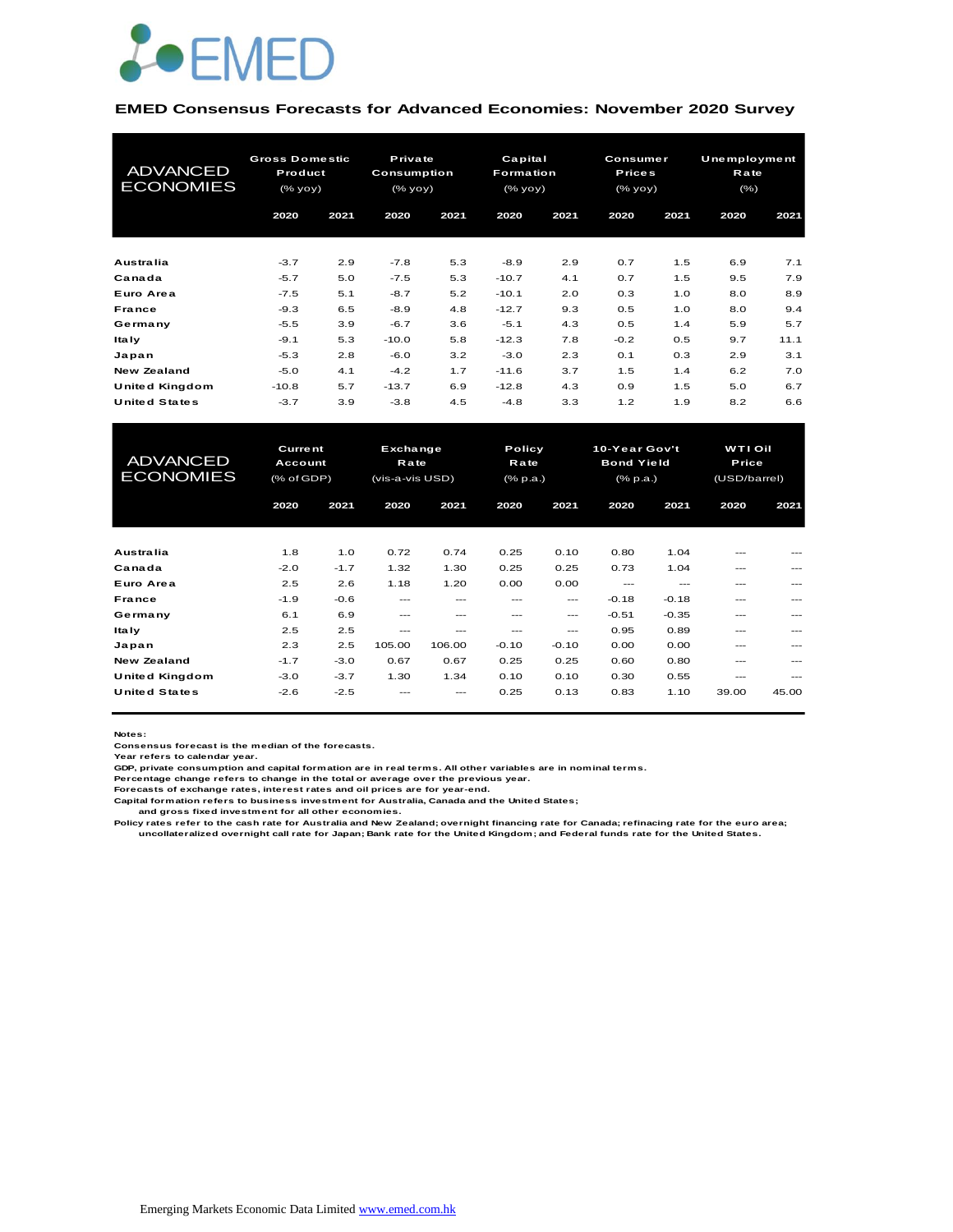

#### **EMED Consensus Forecasts for Emerging Markets: November 2020 Survey**

| <b>EMERGING</b><br><b>MARKETS</b> | <b>Gross Domestic</b><br>Product<br>(% yoy) |      | <b>Private</b><br>Consumption<br>(% yoy) |      | <b>Fixed</b><br>Investment<br>$(%$ $\sqrt{oy}$ $\sqrt{oy}$ ) |        | Consumer<br><b>Prices</b><br>$(%$ $\sqrt{)$ $\sqrt{)$ $\sqrt{)$ $\sqrt{)$ $\sqrt{)$ $\sqrt{)$ $\sqrt{)$ $\sqrt{)$ $\sqrt{) \sqrt{}}}$ |      | <b>Unemployment</b><br>Rate<br>$(\% )$ |      |
|-----------------------------------|---------------------------------------------|------|------------------------------------------|------|--------------------------------------------------------------|--------|---------------------------------------------------------------------------------------------------------------------------------------|------|----------------------------------------|------|
|                                   | 2020                                        | 2021 | 2020                                     | 2021 | 2020                                                         | 2021   | 2020                                                                                                                                  | 2021 | 2020                                   | 2021 |
|                                   |                                             |      |                                          |      |                                                              |        |                                                                                                                                       |      |                                        |      |
| Argentina                         | $-10.3$                                     | 4.2  | $-12.8$                                  | 3.2  | $-20.9$                                                      | $-1.1$ | 42.2                                                                                                                                  | 40.0 | 12.5                                   | 12.3 |
| <b>Brazil</b>                     | $-5.7$                                      | 3.6  | $-7.1$                                   | 3.3  | $-5.0$                                                       | 6.8    | 2.8                                                                                                                                   | 3.1  | 13.3                                   | 13.0 |
| Chile                             | $-5.4$                                      | 5.1  | $-10.4$                                  | 9.4  | $-10.3$                                                      | 2.6    | 2.7                                                                                                                                   | 2.5  | 11.1                                   | 10.4 |
| China                             | 2.0                                         | 8.2  | 1.0                                      | 8.7  | 2.7                                                          | 6.4    | 2.8                                                                                                                                   | 2.2  | 4.5                                    | 4.0  |
| Colombia                          | $-7.3$                                      | 4.7  | $-8.4$                                   | 2.5  | $-21.1$                                                      | 7.9    | 2.6                                                                                                                                   | 2.9  | 16.4                                   | 14.2 |
| <b>Czech Republic</b>             | $-6.2$                                      | 5.0  | $-4.0$                                   | 1.7  | $-11.3$                                                      | $-0.8$ | 3.2                                                                                                                                   | 2.4  | 2.7                                    | 3.5  |
| <b>Hong Kong</b>                  | $-6.1$                                      | 4.4  | $-8.7$                                   | 7.2  | $-12.3$                                                      | 6.4    | 0.6                                                                                                                                   | 1.7  | 5.7                                    | 4.6  |
| Hungary                           | $-6.0$                                      | 5.1  | $-4.0$                                   | 5.2  | $-11.7$                                                      | 1.1    | 3.4                                                                                                                                   | 2.8  | 4.5                                    | 4.6  |
| India*                            | $-8.5$                                      | 8.5  | $-10.8$                                  | 8.8  | $-23.9$                                                      | 13.0   | 5.7                                                                                                                                   | 4.4  | $\frac{1}{2}$                          | 6.1  |
| Indonesia                         | $-1.8$                                      | 5.4  | $-2.4$                                   | 6.1  | $-4.5$                                                       | 5.0    | 2.1                                                                                                                                   | 2.5  | 6.3                                    | 6.0  |
| Malaysia                          | $-5.0$                                      | 6.4  | $-5.6$                                   | 10.4 | $-19.8$                                                      | 2.6    | $-1.0$                                                                                                                                | 1.7  | 4.2                                    | 3.6  |
| <b>Mexico</b>                     | $-9.2$                                      | 3.6  | $-8.7$                                   | 3.1  | $-17.8$                                                      | 3.3    | 3.5                                                                                                                                   | 3.5  | 5.5                                    | 5.1  |
| <b>Philippines</b>                | $-8.3$                                      | 7.5  | $-6.9$                                   | 4.1  | $-18.8$                                                      | 7.0    | 2.4                                                                                                                                   | 2.8  | 10.0                                   | 7.5  |
| Poland                            | $-4.0$                                      | 4.4  | $-4.4$                                   | 2.9  | $-12.2$                                                      | $-1.1$ | 3.4                                                                                                                                   | 2.5  | 3.7                                    | 4.9  |
| Russia                            | $-4.1$                                      | 3.0  | $-5.3$                                   | 3.1  | $-6.9$                                                       | 4.5    | 3.3                                                                                                                                   | 3.8  | 6.0                                    | 5.1  |
| Singapore                         | $-5.8$                                      | 4.9  | $-9.6$                                   | 0.9  | $-10.9$                                                      | 17.4   | $-0.3$                                                                                                                                | 1.0  | 3.3                                    | 2.7  |
| South Korea                       | $-1.1$                                      | 3.2  | $-4.4$                                   | 3.2  | 2.2                                                          | 2.6    | 0.5                                                                                                                                   | 1.0  | 4.2                                    | 4.0  |
| <b>Taiwan</b>                     | 0.9                                         | 3.6  | $-0.8$                                   | 2.8  | 2.6                                                          | 3.9    | $-0.2$                                                                                                                                | 1.0  | 3.9                                    | 3.7  |
| <b>Thailand</b>                   | $-7.1$                                      | 5.0  | $-3.2$                                   | 2.8  | $-7.9$                                                       | 5.4    | $-1.0$                                                                                                                                | 1.0  | 2.2                                    | 1.5  |
| Turkey                            | $-3.2$                                      | 4.5  | $-2.3$                                   | 3.9  | $-4.2$                                                       | 8.2    | 11.8                                                                                                                                  | 11.0 | 14.3                                   | 13.9 |

|                       | <b>Money</b>  |                                          | <b>Merchandise</b>     |                        | <b>Merchandise</b>       |                                     | <b>Current</b> |        | <b>Exchange</b> |        |
|-----------------------|---------------|------------------------------------------|------------------------|------------------------|--------------------------|-------------------------------------|----------------|--------|-----------------|--------|
| <b>EMERGING</b>       | Supply M2     |                                          | <b>Exports</b>         |                        | <b>Imports</b>           |                                     | <b>Account</b> |        | Rate            |        |
| <b>MARKETS</b>        | (% yoy)       |                                          | (% yoy)                |                        | (% yoy)                  |                                     | (% of GDP)     |        | (vis-a-vis USD) |        |
|                       | 2020          | 2021                                     | 2020                   | 2021                   | 2020                     | 2021                                | 2020           | 2021   | 2020            | 2021   |
|                       |               |                                          |                        |                        |                          |                                     |                |        |                 |        |
|                       |               |                                          |                        |                        |                          |                                     |                |        |                 |        |
| Argentina             | 83.6          | 42.0                                     | $-6.0$                 | 3.7                    | $-13.1$                  | 6.5                                 | 2.0            | 0.9    | 83.06           | 113.18 |
| <b>Brazil</b>         | 29.0          | 9.0                                      | $-4.5$                 | 9.7                    | $-13.5$                  | 10.4                                | $-1.0$         | $-1.1$ | 5.30            | 5.11   |
| Chile                 | 10.0          | 9.0                                      | $-5.0$                 | 6.0                    | $-13.0$                  | 10.0                                | O.1            | $-1.4$ | 795             | 755    |
| China                 | 10.5          | 9.0                                      | $-0.1$                 | 6.3                    | $-2.7$                   | 9.6                                 | 1.4            | 1.1    | 6.70            | 6.65   |
| Colombia              | 10.9          | 6.4                                      | $-27.3$                | $-1.7$                 | $-24.1$                  | 0.5                                 | $-3.6$         | $-3.9$ | 3742            | 3745   |
| <b>Czech Republic</b> | $\cdots$      | $\qquad \qquad \cdots$                   | $-5.9$                 | 16.6                   | $-2.0$                   | 13.6                                | 0.3            | 0.0    | 23.3            | 22.5   |
| <b>Hong Kong</b>      | 5.6           | 3.0                                      | $-4.4$                 | 3.7                    | $-6.0$                   | 4.4                                 | 3.0            | 3.5    | 7.76            | 7.79   |
| Hungary               | $---$         | $---$                                    | $\cdots$               | $\cdots$               | $\hspace{0.05cm} \ldots$ | $\hspace{0.05cm}---\hspace{0.05cm}$ | $-1.5$         | $-1.0$ | 306             | 300    |
| India*                | $---$         | $\qquad \qquad \cdots$                   | $-10.5$                | 9.9                    | $-26.3$                  | 15.3                                | 0.2            | $-1.0$ | 74              | 74     |
| Indonesia             | $\cdots$      | $\cdots$                                 | $-8.7$                 | 2.5                    | $-12.1$                  | $-0.7$                              | $-1.4$         | $-2.0$ | 14525           | 14300  |
| Malaysia              | $---$         | ---                                      | $\cdots$               | $\cdots$               | $\qquad \qquad \cdots$   | $\qquad \qquad \cdots$              | 1.2            | 2.4    | 4.19            | 4.02   |
| <b>Mexico</b>         | 9.8           | 9.1                                      | $-14.5$                | 12.1                   | $-16.0$                  | 11.6                                | 0.4            | $-0.3$ | 21.7            | 21.4   |
| <b>Philippines</b>    | $\cdots$      | $\hspace{0.05cm} \ldots \hspace{0.05cm}$ | $-10.0$                | 1.9                    | $-16.6$                  | 6.4                                 | 0.7            | $-1.0$ | 49.0            | 50.1   |
| Poland                | $\frac{1}{2}$ | $---$                                    | $\frac{1}{2}$          | $\qquad \qquad - -$    | $\sim$ $\sim$            | $---$                               | 2.7            | 1.8    | 3.84            | 3.81   |
| Russia                | 14.5          | 10.0                                     | $-15.5$                | 6.3                    | $-18.2$                  | 11.1                                | 1.9            | 2.4    | 74.0            | 73.0   |
| Singapore             | $\cdots$      | $\cdots$                                 | $\qquad \qquad \cdots$ | $\qquad \qquad \cdots$ | ---                      | ---                                 | 17.3           | 17.5   | 1.37            | 1.36   |
| South Korea           | 10.2          | 9.0                                      | $-6.2$                 | 3.6                    | $-5.2$                   | 4.3                                 | 3.0            | 3.5    | 1160            | 1118   |
| Taiwan                | 4.4           | 4.0                                      | $-0.8$                 | 5.4                    | $-2.9$                   | 4.6                                 | 11.5           | 11.4   | 29.0            | 29.0   |
| <b>Thailand</b>       | 9.0           | 5.0                                      | $-9.7$                 | 4.5                    | $-15.3$                  | 6.5                                 | 4.1            | 5.0    | 31.0            | 30.1   |
| Turkey                | 35.0          | 18.0                                     | $-21.9$                | 8.2                    | $-4.1$                   | 1.8                                 | $-4.6$         | $-3.1$ | 7.65            | 7.94   |
|                       |               |                                          |                        |                        |                          |                                     |                |        |                 |        |

**Notes:** 

**Consensus forecast is the median of the forecasts.**

**Year refers to calendar year except for India for which fiscal year (April to March) is used.**

**GDP, private consumption and fixed investment are in real terms. All other variables are in nominal terms.**

**Percentage change refers to change in the total or average over the previous year, except for money supply growth which is** 

 **based on year-end figures.**

**Forecasts of exchange rates and interest rates are for year-end.**

**\*Forecasts for India are FY20/21 and FY21/22**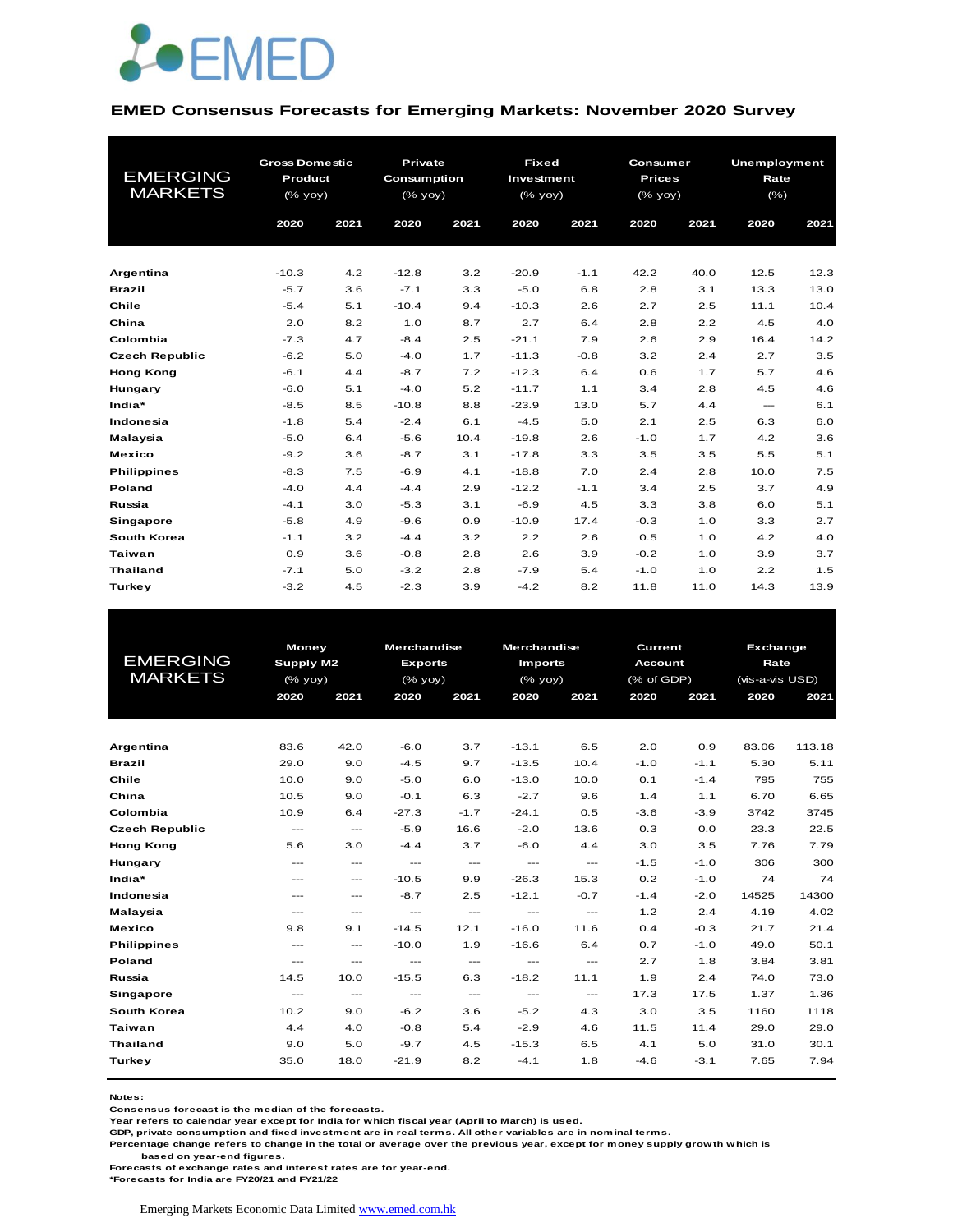## **JOEMED**

#### **EMED Consensus Forecasts for the United States: November 2020 Survey**

| <b>UNITED STATES</b>                | <b>Gross Domestic</b><br><b>Product</b><br>(% yoy) |      | Consumer<br><b>Prices</b><br>(% yoy) |      | <b>UNITED STATES</b>          | <b>Gross Domestic</b><br><b>Product</b><br>(% yoy) |      | <b>Consumer</b><br><b>Prices</b><br>$(\%$ yoy) |      |
|-------------------------------------|----------------------------------------------------|------|--------------------------------------|------|-------------------------------|----------------------------------------------------|------|------------------------------------------------|------|
|                                     | 2020                                               | 2021 | 2020                                 | 2021 |                               | 2020                                               | 2021 | 2020                                           | 2021 |
| <b>ABN AMRO</b>                     | $-4.2$                                             | 3.2  | 1.2                                  | 1.9  | <b>NAR</b>                    | $-5.0$                                             | 4.0  | 1.1                                            | 1.8  |
| <b>Action Economics</b>             | $-3.4$                                             | 5.5  | 1.3                                  | 2.1  | National Bank of Canada       | $-3.6$                                             | 3.2  | 1.2                                            | 1.9  |
| <b>Bank Julius Baer</b>             | $-3.7$                                             | 3.5  | 1.2                                  | 1.7  | <b>NIESR</b>                  | $-3.6$                                             | 3.3  | 1.0                                            | 1.4  |
| <b>BayernLB</b>                     | $-4.0$                                             | 3.0  | 1.3                                  | 1.7  | <b>Northern Trust</b>         | $-2.4$                                             | 3.7  | 1.1                                            | 1.8  |
| <b>Berenberg Capital Markets</b>    | $-3.5$                                             | 3.9  | 1.2                                  | 1.9  | <b>PNC</b>                    | $-3.7$                                             | 4.0  | 1.2                                            | 1.7  |
| <b>BMO Capital Markets</b>          | $-3.5$                                             | 4.0  | 1.2                                  | 2.0  | Prometeia                     | $-3.6$                                             | 3.8  | 1.3                                            | 1.6  |
| <b>Capital Economics</b>            | $-3.5$                                             | 4.5  | 1.3                                  | 2.5  | Royal Bank of Canada          | $-3.6$                                             | 3.6  | 1.2                                            | 1.8  |
| <b>CIBC World Markets</b>           | $-6.2$                                             | 7.0  | 1.0                                  | 2.5  | <b>RWI</b>                    | $-3.6$                                             | 4.2  | 1.1                                            | 1.9  |
| <b>Comerica Bank</b>                | $-3.6$                                             | 3.8  | 1.2                                  | 1.8  | <b>Schroders</b>              | $-4.1$                                             | 3.7  | 1.1                                            | 1.4  |
| Commerzbank                         | $-3.5$                                             | 4.3  | 1.2                                  | 2.0  | <b>Scotia Capital</b>         | $-3.9$                                             | 4.0  | 1.4                                            | 2.1  |
| <b>Credit Suisse</b>                | $-3.7$                                             | 3.6  | 1.2                                  | 2.0  | <b>Societe Generale</b>       | $-4.2$                                             | 3.4  | 1.2                                            | 1.7  |
| Daiwa Institute of Research         | $-5.3$                                             | 3.2  | 1.1                                  | 1.7  | <b>Standard &amp; Poor's</b>  | $-4.0$                                             | 3.9  | 1.6                                            | 1.9  |
| Danske Bank                         | $-3.4$                                             | 5.2  | 1.3                                  | 2.1  | <b>TD Economics</b>           | $-4.0$                                             | 3.4  | 1.3                                            | 2.6  |
| Deka Bank                           | $-3.4$                                             | 4.9  | 1.2                                  | 1.9  | University of Michigan - RSQE | $-3.6$                                             | 4.2  | 1.2                                            | 2.0  |
| Desjardins                          | $-3.5$                                             | 4.0  | 1.2                                  | 1.8  | <b>UOB</b>                    | $-4.5$                                             | 2.8  | 0.9                                            | 1.2  |
| DZ Bank                             | $-3.6$                                             | 4.6  | 1.2                                  | 1.8  | <b>Wells Fargo</b>            | $-3.5$                                             | 4.2  | 1.2                                            | 1.9  |
| Erste Group Bank AG                 | $-3.8$                                             | 3.9  | 1.2                                  | 2.0  |                               |                                                    |      |                                                |      |
| <b>Fannie Mae</b>                   | $-3.5$                                             | 3.9  | 1.3                                  | 2.3  |                               |                                                    |      |                                                |      |
| <b>First Trust Advisors</b>         | $-3.5$                                             | 4.3  | 1.2                                  | 2.4  | <b>CONSENSUS</b>              |                                                    |      |                                                |      |
| <b>IFO Munich Institute</b>         | $-4.7$                                             | 4.1  | 1.0                                  | 1.4  | Median                        | $-3.6$                                             | 3.9  | 1.2                                            | 1.9  |
| Intesa Sanpaolo                     | -4.3                                               | 2.9  | 0.8                                  | 1.9  | Mean                          | $-3.8$                                             | 3.9  | 1.2                                            | 1.9  |
| <b>Kiel Institute</b>               | $-4.1$                                             | 3.8  | 1.3                                  | 2.3  | High                          | $-2.4$                                             | 7.0  | 1.6                                            | 2.7  |
| <b>Moody's Analytics</b>            | $-3.6$                                             | 4.1  | 1.2                                  | 1.8  | Low                           | $-6.2$                                             | 2.8  | 0.8                                            | 1.2  |
| <b>Mortgage Bankers Association</b> | $-3.1$                                             | 3.1  | 1.3                                  | 2.7  | <b>Standard Deviation</b>     | 0.6                                                | 0.7  | 0.1                                            | 0.3  |

 *Continues in the next column…*

Emerging Markets Economic Data Limited www.emed.com.hk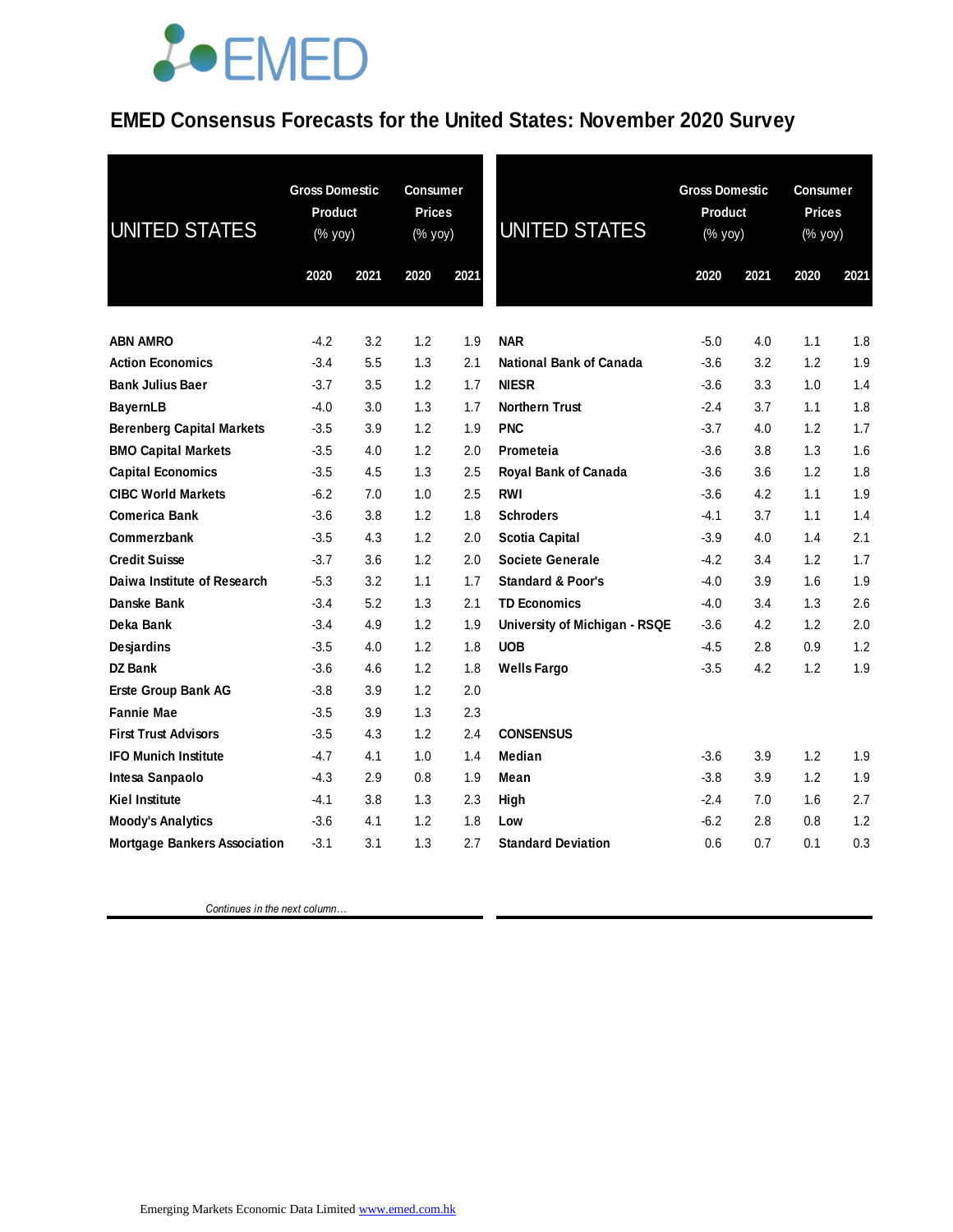## **JOEMED**

### **EMED Consensus Forecasts for the Euro Area: November 2020 Survey**

| <b>EURO AREA</b>                 | <b>Gross Domestic</b><br><b>Product</b><br>(% yoy) |      | <b>Consumer</b><br><b>Prices</b><br>(% yoy) |      | <b>EURO AREA</b>             | <b>Gross Domestic</b><br>Product<br>$(\%$ yoy) |      | <b>Consumer</b><br><b>Prices</b><br>(% yoy) |      |
|----------------------------------|----------------------------------------------------|------|---------------------------------------------|------|------------------------------|------------------------------------------------|------|---------------------------------------------|------|
|                                  | 2020                                               | 2021 | 2020                                        | 2021 |                              | 2020                                           | 2021 | 2020                                        | 2021 |
|                                  |                                                    |      |                                             |      |                              |                                                |      |                                             |      |
| <b>ABN AMRO</b>                  | $-7.6$                                             | 2.7  | 0.3                                         | 1.1  | Prometeia                    | $-7.3$                                         | 4.3  | 0.3                                         | 0.6  |
| <b>Bank Julius Baer</b>          | $-7.5$                                             | 4.8  | 0.2                                         | 0.7  | Rabobank                     | $-8.9$                                         | 4.3  | 0.4                                         | 1.5  |
| <b>BayernLB</b>                  | $-8.7$                                             | 3.9  | 0.3                                         | 1.4  | Royal Bank of Canada         | $-7.2$                                         | 4.5  | 0.4                                         | 1.0  |
| <b>Berenberg Capital Markets</b> | $-7.4$                                             | 5.0  | 0.3                                         | 0.8  | <b>RWI</b>                   | $-7.4$                                         | 5.6  | 0.4                                         | 1.2  |
| <b>BMO Capital Markets</b>       | $-6.7$                                             | 5.6  | 0.3                                         | 0.9  | <b>Schroders</b>             | $-7.8$                                         | 6.2  | 0.3                                         | 1.1  |
| <b>Capital Economics</b>         | $-7.5$                                             | 3.0  | 0.2                                         | 0.5  | <b>Scotia Capital</b>        | $-8.3$                                         | 5.3  | 0.5                                         | 1.0  |
| Commerzbank                      | $-6.5$                                             | 5.5  | 0.3                                         | 0.9  | <b>Societe Generale</b>      | $-6.8$                                         | 3.9  | 0.3                                         | 0.8  |
| <b>Credit Suisse</b>             | $-7.6$                                             | 4.6  | 0.3                                         | 1.0  | <b>Standard &amp; Poor's</b> | $-7.4$                                         | 6.1  | 0.2                                         | 1.0  |
| Danske Bank                      | $-7.0$                                             | 5.4  | 0.2                                         | 1.0  | <b>TD Economics</b>          | $-7.4$                                         | 6.3  | 0.4                                         | 1.1  |
| Deka Bank                        | $-7.1$                                             | 4.7  | 0.2                                         | 0.8  | <b>UOB</b>                   | $-8.0$                                         | 5.2  | 0.4                                         | 1.0  |
| <b>DZ Bank</b>                   | $-7.4$                                             | 3.8  | 0.3                                         | 1.1  | <b>Wells Fargo</b>           | $-7.4$                                         | 3.7  | 0.3                                         | 0.7  |
| <b>Erste Group Bank AG</b>       | $-7.6$                                             | 5.4  | 0.2                                         | 1.1  |                              |                                                |      |                                             |      |
| <b>ETLA</b>                      | $-7.6$                                             | 5.5  | 0.5                                         | 1.5  |                              |                                                |      |                                             |      |
| <b>IFO Munich Institute</b>      | $-8.0$                                             | 5.9  | 0.3                                         | 1.0  |                              |                                                |      |                                             |      |
| Intesa Sanpaolo                  | $-8.3$                                             | 5.9  | 0.2                                         | 1.1  | <b>CONSENSUS</b>             |                                                |      |                                             |      |
| <b>Kiel Institute</b>            | $-7.0$                                             | 5.3  | 0.5                                         | 1.7  | <b>Median</b>                | $-7.5$                                         | 5.0  | 0.3                                         | 1.0  |
| <b>Mizuho Securities</b>         | $-9.1$                                             | 5.1  | 0.5                                         | 1.1  | Mean                         | $-7.6$                                         | 4.8  | 0.3                                         | 1.0  |
| <b>Moody's Analytics</b>         | $-7.5$                                             | 3.6  | 0.3                                         | 0.3  | High                         | $-6.5$                                         | 6.3  | 0.5                                         | 1.7  |
| <b>NIESR</b>                     | $-8.3$                                             | 4.2  | 0.3                                         | 0.9  | Low                          | $-9.1$                                         | 2.7  | $-0.1$                                      | 0.3  |
| <b>Northern Trust</b>            | $-7.2$                                             | 4.0  | $-0.1$                                      | 1.2  | <b>Standard Deviation</b>    | 0.6                                            | 0.9  | 0.1                                         | 0.3  |

 *Continues in the next column…*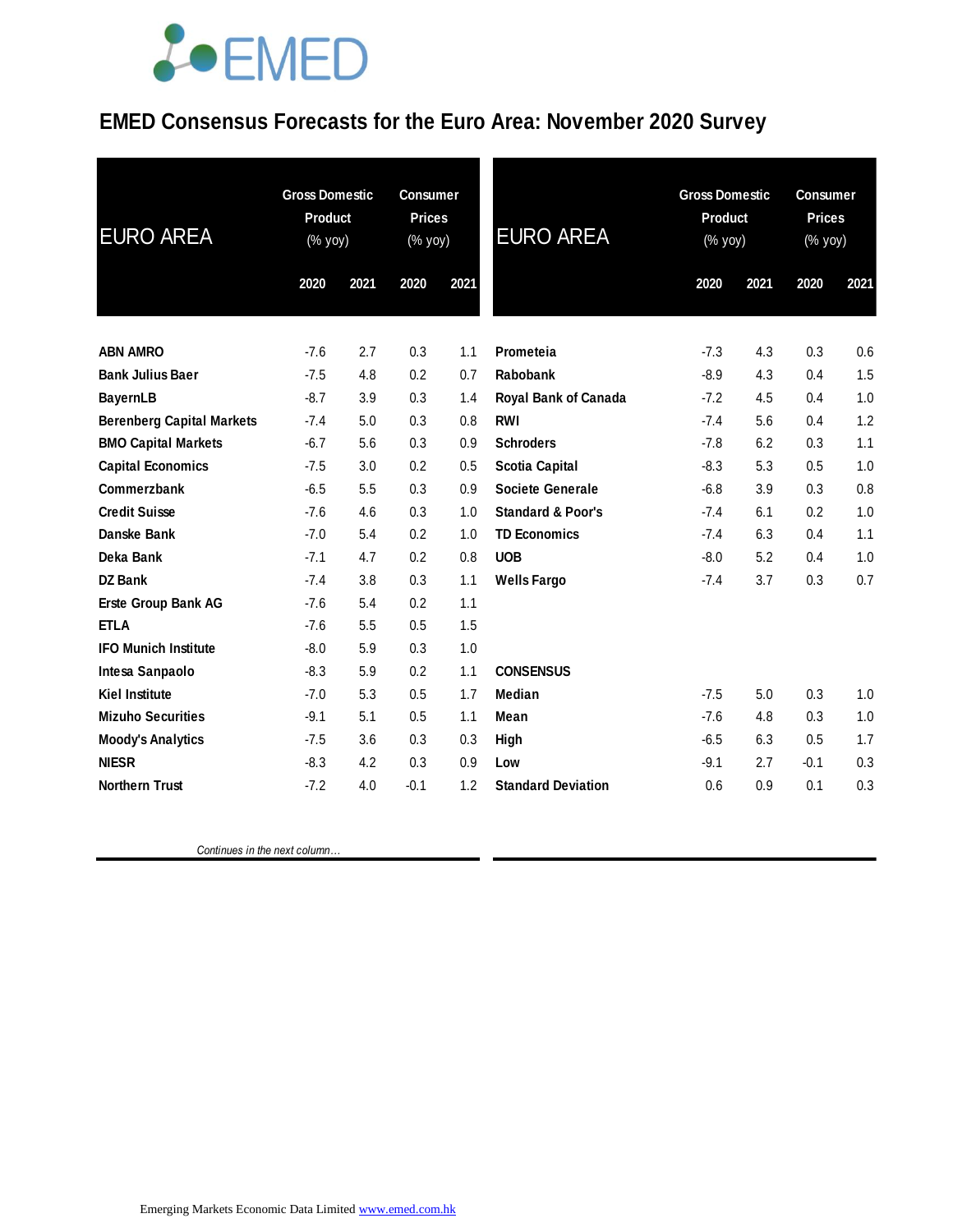# LOEMED

### **EMED Consensus Forecasts for Japan: November 2020 Survey**

| <b>JAPAN</b>                     | <b>Gross Domestic</b><br><b>Product</b><br>(% yoy) |      | <b>Consumer</b><br><b>Prices</b><br>$(% \mathsf{Y}^{\prime }\mathsf{Y}^{\prime }\mathsf{Y}^{\prime })$ |        | <b>JAPAN</b>              | <b>Gross Domestic</b><br>Product<br>(% yoy) |      | <b>Consumer</b><br><b>Prices</b><br>(% yoy) |        |
|----------------------------------|----------------------------------------------------|------|--------------------------------------------------------------------------------------------------------|--------|---------------------------|---------------------------------------------|------|---------------------------------------------|--------|
|                                  | 2020                                               | 2021 | 2020                                                                                                   | 2021   |                           | 2020                                        | 2021 | 2020                                        | 2021   |
| <b>ABN AMRO</b>                  | $-5.3$                                             | 2.6  | 0.2                                                                                                    | 0.4    | <b>Northern Trust</b>     | $-2.8$                                      | 3.1  | $-1.0$                                      | 0.2    |
| <b>Bank Julius Baer</b>          | $-5.7$                                             | 2.5  | 0.1                                                                                                    | 0.1    | Prometeia                 | $-6.8$                                      | 4.3  | 1.4                                         | 0.3    |
| <b>BayernLB</b>                  | $-4.5$                                             | 2.0  | $-0.3$                                                                                                 | 0.3    | <b>RWI</b>                | $-5.4$                                      | 3.8  | 0.2                                         | 0.4    |
| <b>Berenberg Capital Markets</b> | $-5.8$                                             | 3.0  | 0.1                                                                                                    | 0.3    | <b>Schroders</b>          | $-4.6$                                      | 3.6  | $-0.3$                                      | $-0.4$ |
| <b>BMO Capital Markets</b>       | $-5.3$                                             | 3.5  | 0.1                                                                                                    | 0.0    | <b>Scotia Capital</b>     | $-4.9$                                      | 2.7  | $-0.4$                                      | 0.5    |
| <b>Capital Economics</b>         | $-5.2$                                             | 3.5  | 0.0                                                                                                    | $-0.1$ | <b>Societe Generale</b>   | $-4.4$                                      | 4.5  | 0.1                                         | 0.5    |
| Commerzbank                      | $-5.0$                                             | 2.5  | 0.2                                                                                                    | 0.5    | <b>TD Economics</b>       | $-5.1$                                      | 3.1  | 0.2                                         | 1.2    |
| <b>Credit Suisse</b>             | $-5.0$                                             | 1.5  | $-0.2$                                                                                                 | 0.1    | <b>UOB</b>                | $-6.0$                                      | 3.0  | 0.0                                         | 1.1    |
| Daiwa Institute of Research      | $-5.8$                                             | 2.1  | $-0.3$                                                                                                 | $-0.9$ | <b>Wells Fargo</b>        | $-5.8$                                      | 2.4  | 0.1                                         | 0.1    |
| Danske Bank                      | $-5.9$                                             | 2.3  | 0.1                                                                                                    | 0.2    |                           |                                             |      |                                             |        |
| Deka Bank                        | $-4.4$                                             | 4.1  | 0.1                                                                                                    | 0.1    |                           |                                             |      |                                             |        |
| <b>DZ Bank</b>                   | $-5.7$                                             | 2.6  | 0.2                                                                                                    | 0.4    |                           |                                             |      |                                             |        |
| <b>IFO Munich Institute</b>      | $-4.9$                                             | 2.8  | 0.3                                                                                                    | 0.2    | <b>CONSENSUS</b>          |                                             |      |                                             |        |
| Intesa Sanpaolo                  | $-5.9$                                             | 3.0  | $-0.1$                                                                                                 | 0.2    | Median                    | $-5.3$                                      | 2.7  | 0.1                                         | 0.3    |
| <b>JCER</b>                      | $-6.0$                                             | 1.7  | $-0.1$                                                                                                 | 0.7    | Mean                      | $-5.1$                                      | 2.8  | 0.1                                         | 0.3    |
| <b>Kiel Institute</b>            | $-0.4$                                             | 1.7  | 1.1                                                                                                    | 0.9    | High                      | $-0.4$                                      | 4.5  | 1.4                                         | 1.2    |
| <b>Moody's Analytics</b>         | $-6.0$                                             | 2.6  | 0.2                                                                                                    | 0.6    | Low                       | $-6.8$                                      | 1.5  | $-1.0$                                      | $-0.9$ |
| <b>NIESR</b>                     | $-5.9$                                             | 1.8  | 0.2                                                                                                    | 0.0    | <b>Standard Deviation</b> | 1.2                                         | 0.8  | 0.4                                         | 0.4    |

 *Continues in the next column…*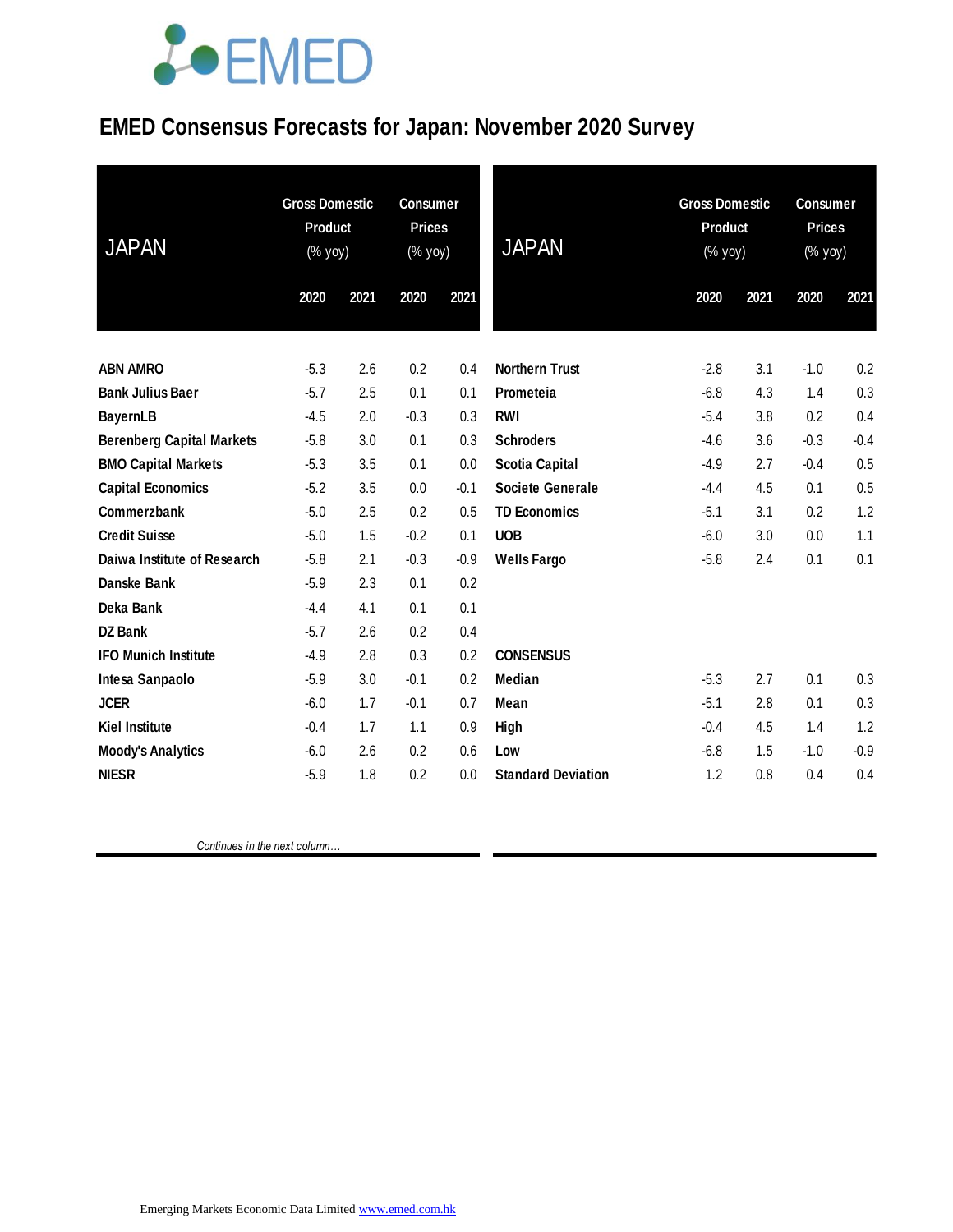# **JOEMED**

### **EMED Consensus Forecasts for China: November 2020 Survey**

| <b>CHINA</b>                     | <b>Gross Domestic</b><br><b>Product</b><br>(% yoy) |      | <b>Consumer</b><br><b>Prices</b><br>(% yoy) |      | <b>CHINA</b>                 | <b>Gross Domestic</b><br><b>Product</b><br>(% yoy) |      | <b>Consumer</b><br><b>Prices</b><br>(% yoy) |      |
|----------------------------------|----------------------------------------------------|------|---------------------------------------------|------|------------------------------|----------------------------------------------------|------|---------------------------------------------|------|
|                                  | 2020                                               | 2021 | 2020                                        | 2021 |                              | 2020                                               | 2021 | 2020                                        | 2021 |
|                                  |                                                    |      |                                             |      |                              |                                                    |      |                                             |      |
| <b>ABN AMRO</b>                  | 1.8                                                | 8.0  | 3.0                                         | 2.5  | <b>NIESR</b>                 | 1.9                                                | 7.6  | 3.1                                         | 2.4  |
| <b>Bank Julius Baer</b>          | 1.7                                                | 9.2  | 3.0                                         | 2.4  | <b>Northern Trust</b>        | 5.5                                                | 4.5  | 1.5                                         | 2.3  |
| <b>Bank of East Asia</b>         | 1.9                                                | 8.6  | 2.8                                         | 2.0  | <b>RWI</b>                   | 1.4                                                | 9.0  | 3.1                                         | 3.0  |
| <b>BayernLB</b>                  | 2.0                                                | 7.5  | 3.0                                         | 1.6  | <b>Schroders</b>             | 2.1                                                | 7.0  | 2.9                                         | 2.1  |
| <b>Berenberg Capital Markets</b> | 2.7                                                | 9.0  | 3.0                                         | 2.2  | <b>Scotia Capital</b>        | 2.1                                                | 8.5  | 2.3                                         | 2.5  |
| <b>BMO Capital Markets</b>       | 2.0                                                | 8.0  | 3.1                                         | 2.1  | <b>Societe Generale</b>      | 2.0                                                | 7.8  | 2.6                                         | 1.9  |
| <b>Capital Economics</b>         | 2.0                                                | 9.5  | 2.5                                         | 2.0  | <b>Standard &amp; Poor's</b> | 1.2                                                | 7.4  | 3.1                                         | 1.7  |
| Commerzbank                      | 1.7                                                | 8.0  | 2.5                                         | 2.3  | <b>UOB</b>                   | 1.8                                                | 8.2  | 3.0                                         | 3.0  |
| <b>Credit Suisse</b>             | 2.2                                                | 7.1  | 2.7                                         | 2.5  | <b>Wells Fargo</b>           | 2.2                                                | 9.5  | 2.8                                         | 2.0  |
| Daiwa Institute of Research      | 1.8                                                | 6.5  | 2.9                                         | 2.5  |                              |                                                    |      |                                             |      |
| Danske Bank                      | 1.0                                                | 9.0  | 2.7                                         | 2.2  |                              |                                                    |      |                                             |      |
| Deka Bank                        | 2.0                                                | 9.1  | 2.7                                         | 1.9  |                              |                                                    |      |                                             |      |
| <b>DZ Bank</b>                   | 1.8                                                | 8.8  | 2.6                                         | 1.8  | <b>CONSENSUS</b>             |                                                    |      |                                             |      |
| <b>IFO Munich Institute</b>      | 1.9                                                | 10.1 | 3.2                                         | 2.7  | <b>Median</b>                | 2.0                                                | 8.2  | 2.8                                         | 2.2  |
| Intesa Sanpaolo                  | 2.1                                                | 7.8  | 2.6                                         | 2.1  | Mean                         | 2.0                                                | 8.2  | 2.8                                         | 2.2  |
| JP Morgan                        | 2.0                                                | 8.6  | 2.5                                         | 0.7  | High                         | 5.5                                                | 10.1 | 3.2                                         | 3.0  |
| <b>Kiel Institute</b>            | 2.0                                                | 9.7  | 3.2                                         | 2.3  | Low                          | 1.0                                                | 4.5  | 1.5                                         | 0.7  |
| <b>Moody's Analytics</b>         | 2.1                                                | 8.0  | 2.7                                         | 1.7  | <b>Standard Deviation</b>    | 0.8                                                | 1.2  | 0.4                                         | 0.5  |

 *Continues in the next column…*